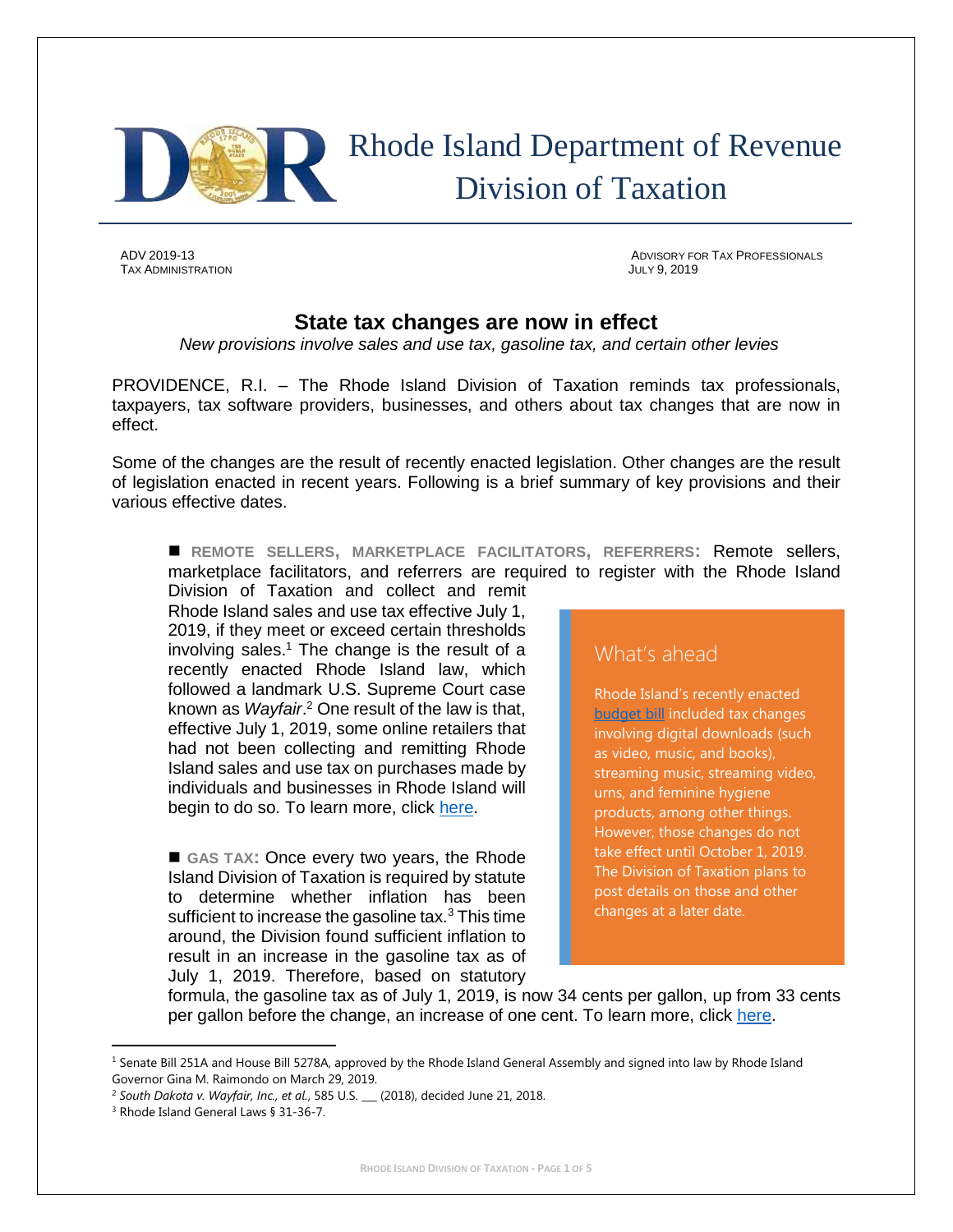■ ELECTION FOR PASS<sup>-</sup>THROUGH ENTITIES: Under a recently enacted Rhode Island law,<sup>4</sup> pass-through entities may elect to pay an entity-level Rhode Island tax on net income at the rate of 5.99%. If the election is made, the entity will show the result on Schedule K-1 for each member, partner, shareholder, or principal. When figuring one's federal adjusted gross income for Rhode Island tax purposes, the pass-through entity's member, partner, shareholder, or principal will add back his or her share of the entity-level tax by which net income was reduced. Once Rhode Island tax liability is determined, the pass-through entity's member, partner, shareholder, or principal will receive a Rhode Island credit equal to his or her share of the tax payment made by the pass-through entity. The election applies to tax years beginning on or after January 1, 2019.

■ AIRPORT PARKING FEE**:** The annual permit fee for the Warwick airport parking district has been eliminated, effective July 5, 2019. The fee had been charged to each parking lot operator (technically, to anyone providing transient parking within the district) for the initial application and for the annual renewal. The fee totaled \$10 for each parking space, up to a total of \$250. It was levied under Rhode Island General Laws § 1-6-3. The requirement to obtain, hold, and renew a permit continues to apply; it's just that the fee has been eliminated.

■ MOTOR CARRIER LICENSE FEE**:** The motor carrier fuel use license fee, under Rhode Island General Laws § 31-36.1-3(a), has been eliminated, effective July 5, 2019. The \$10 fee formerly applied to each carrier operating a qualified motor vehicle in two or more jurisdictions. The licensing requirement continues to apply; it's just that the fee has been eliminated.

■ MOTOR CARRIER DECAL FEE: The fee that normally applies for a decal (or "identification device") for each licensed motor carrier has been eliminated, effective July 5, 2019. The \$10-per-vehicle fee, under Rhode Island General Laws § 31-36.1-3(a), was for a decal or device that must be displayed on the exterior portion of each side of the vehicle's cab. The device/decal requirement continues to apply; it's just that the fee has been eliminated.

■ MOTOR CARRIER TEMPORARY LICENSE FEE**:** The fee that normally applies to an unlicensed motor carrier for a temporary license has been eliminated, effective July 5, 2019. The \$10 fee, under Rhode Island General Laws § 31-36.1-3(c), provided a license which authorized one qualified motor vehicle to be operated on Rhode Island highways. The licensing requirement continues to apply; it's just that the fee has been eliminated.

■ GAS STATION FEE: The \$5 fee to operate a retail gasoline station has been eliminated, effective July 5, 2019. The fee had been required under Rhode Island General Laws § 31- 37-10. The licensing requirement continues to apply; it's just that the fee has been eliminated.

 $\overline{\phantom{a}}$ 

<sup>4</sup> House Bill 5151Aaa (the "budget bill"), approved by the Rhode Island General Assembly and signed into law by Rhode Island Governor Gina M. Raimondo on July 5, 2019.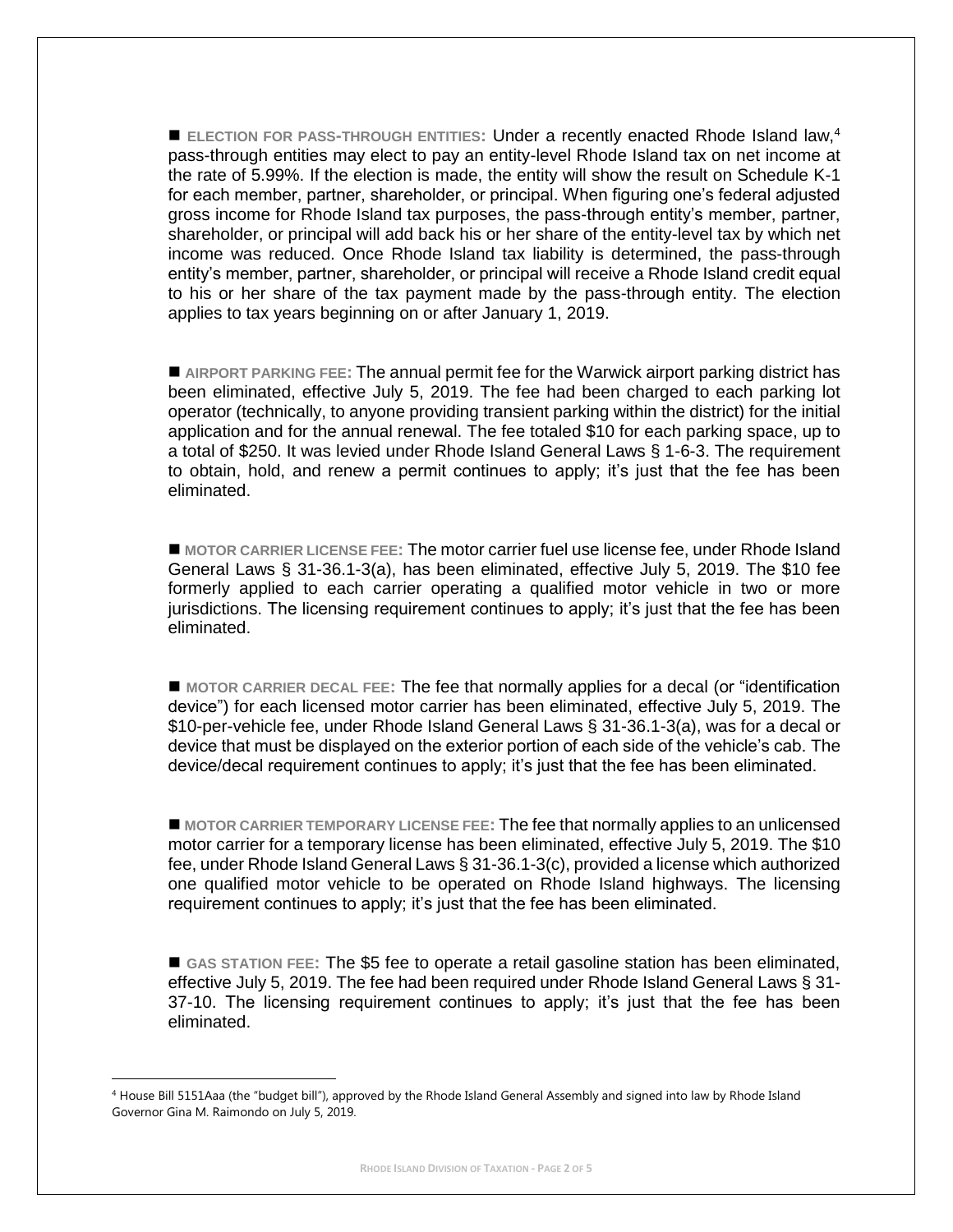■ BEVERAGE CONTAINER TAX<sup>15</sup> The tax that is levied on beverage containers, now four cents per case, has increased to eight cents per case, effective July 1, 2019. The tax is levied on each case of beverage containers sold by a beverage wholesaler to a beverage retailer or consumer in Rhode Island.

■ TAX ON HARD-TO-DISPOSE MATERIAL<sup>6</sup> The tax that is levied on hard-to-dispose material, such as lubricating oils, antifreeze, and tires, has increased, effective July 1, 2019, as shown in the following table:

| <b>Material</b>              | <b>Current tax</b> | New tax   |
|------------------------------|--------------------|-----------|
| Lubricating oils, per quart  | \$0.05             | \$0.10    |
| Lubricating oils, per liter  | \$0.053            | \$0.106   |
| Antifreeze, per gallon       | \$0.10             | \$0.20    |
| Antifreeze, per liter        | \$0.0264           | \$0.0528  |
| Organic solvents, per gallon | \$0.0025           | \$0.005   |
| Organic solvents, per liter  | \$0.00066          | \$0.00132 |
| Tire                         | \$0.50             | \$1.00    |

The tax must be separately stated and collected upon the sale by the hard-to-dispose material wholesalers to a hard-to-dispose material retailer. Every hard-to-dispose material retailer selling, using, or otherwise consuming in this state any hard-to-dispose material is liable for the tax.

■ WITHHOLDING OF PERSONAL INCOME TAX: Beginning on January 1, 2020, every employer that's required to deduct and withhold Rhode Island personal income tax – and that had an average tax amount of \$200 or more per month for the previous calendar year – must file a return and remit the payments by electronic funds transfer (or by other electronic means as defined by the Division of Taxation).

 $\circ$  If the employer fails to pay the tax by electronic means, the employer shall be subject to what is, in essence, a penalty, amounting to 5% of the withheld tax payment that was not filed electronically, or \$500, whichever is less (unless there was reasonable cause for the failure – and the failure was not due to negligence or willful neglect).

 $\circ$  If an entity fails to remit withheld tax at the required time, the Division of Taxation may assess interest at the annual rate provided under Rhode Island General Laws § 44-1-7 (currently 18%) for the period the failure continues – until the 31<sup>st</sup> day of the first month following the close of the taxable year. (If the failure to remit continues after that point, interest will continue to accrue under Rhode Island General Laws § 44-30-84.)

■ LOTTERY WITHHOLDING: Effective July 1, 2019, for Rhode Island personal income tax purposes, the director of the Division of State Lottery shall require the deduction and withholding of tax from winnings from video lottery terminal games and casino gaming -

 $\overline{\phantom{a}}$ 

<sup>5</sup> Rhode Island General Laws § 44-44-3.

<sup>6</sup> Rhode Island General Laws § 44-44-3.7.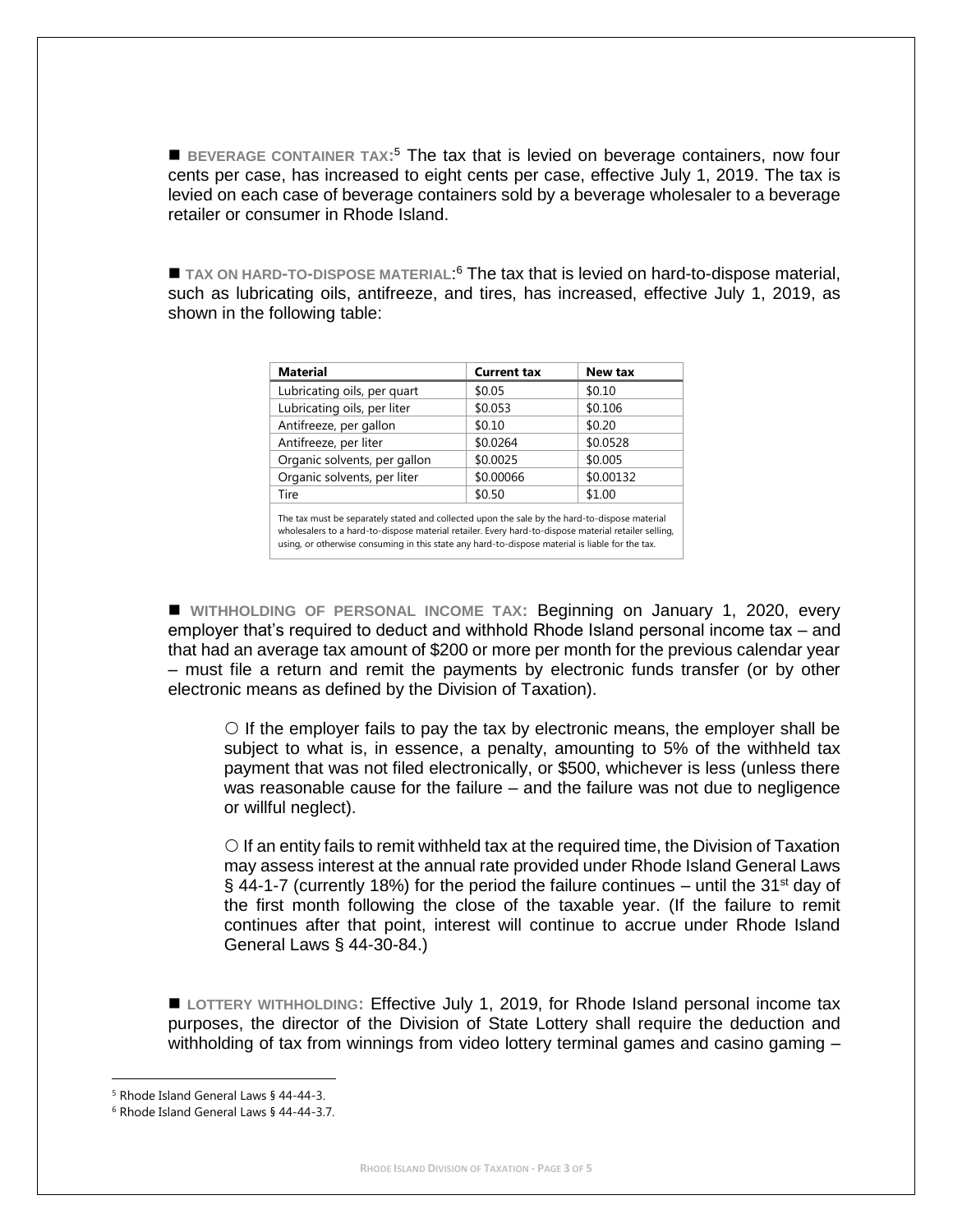consistent with federal rules and regulations and procedures related to Form W-2G. (The Division of State Lottery uses the tax rate of 5.99% for Rhode Island withholdings.)

■ CODES FOR TAX ON SERVICES: A section of existing Rhode Island law<sup>7</sup> lists each service that's subject to the Rhode Island sales and use tax, along with each such service's applicable code -- known as the North American Industry Classification System (NAICS).<sup>8</sup> Formerly, that section of Rhode Island law used NAICS codes as of 2007. However, as a result of recently enacted legislation, that section of Rhode Island law now uses NAICS codes of 2017, effective July 1, 2019. The new law does not change the services that are subject to tax, but makes it clear that, for purposes of which types of services are taxed, the 2017 NAICS codes are to be used.

◼ **CODES FOR TAX ON INVESTIGATION, GUARD, ARMORED CAR SERVICES:** Rhode Island sales and use tax continues to apply to investigation, guard, and armored car services. However, the new law makes it clear that, effective July 1, 2019, the following 2017 NAICS codes apply: 561611 ("Investigation Services"), 561612 ("Security Guards and Patrol Services"), and 561613 ("Armored Car Services"). Prior law used the 2007 NAICS code of 56161.

| NAICS Code 561611                                  | NAICS Code 561612                                                                      | NAICS Code 561613    |
|----------------------------------------------------|----------------------------------------------------------------------------------------|----------------------|
| Background check services                          | Body guard services                                                                    | Armored car services |
| Bounty hunting services                            | Guard dog services                                                                     |                      |
| Detective agencies                                 | Guard services                                                                         |                      |
| Fingerprint services                               | Parking security services                                                              |                      |
| Investigation services (except credit),<br>private | Patrol services, security                                                              |                      |
| Investigators, private                             | Personal protection services<br>(except security systems services)                     |                      |
| Lie detection services                             | Property protection services<br>(except armored car, security systems)                 |                      |
| Missing person tracing services                    | Protection services (except armored<br>car, security systems), personal or<br>property |                      |
| Polygraph services                                 | Protective quard services                                                              |                      |
| Private detective services                         | Security guard services                                                                |                      |
| Private investigation services (except<br>credit)  | Security patrol services                                                               |                      |
| Skip tracing services                              |                                                                                        |                      |
| Source: U.S. Census Bureau                         |                                                                                        |                      |

■ PARTNERSHIP AUDITS: Federal legislation enacted in 2015 provided for a new centralized audit regime for partnerships. $9$  From the resulting federal audits (or from taxpayer amendments) may come adjustments for state tax purposes. Taxpayers and tax

 $\overline{a}$ 

<sup>7</sup> Rhode Island General Laws § 44-18-7.3.

<sup>&</sup>lt;sup>8</sup> The NAICS, available on th[e U.S. Census Bureau website,](https://www.census.gov/eos/www/naics/index.html) provides uniformity and comparability in the presentation of statistical data describing the U.S. economy.

<sup>9</sup> See, among other things[, U.S. Public Law 114](https://www.congress.gov/114/plaws/publ74/PLAW-114publ74.pdf)–74 ("Bipartisan Budget Act of 2015"), enacted November 2, 2015.